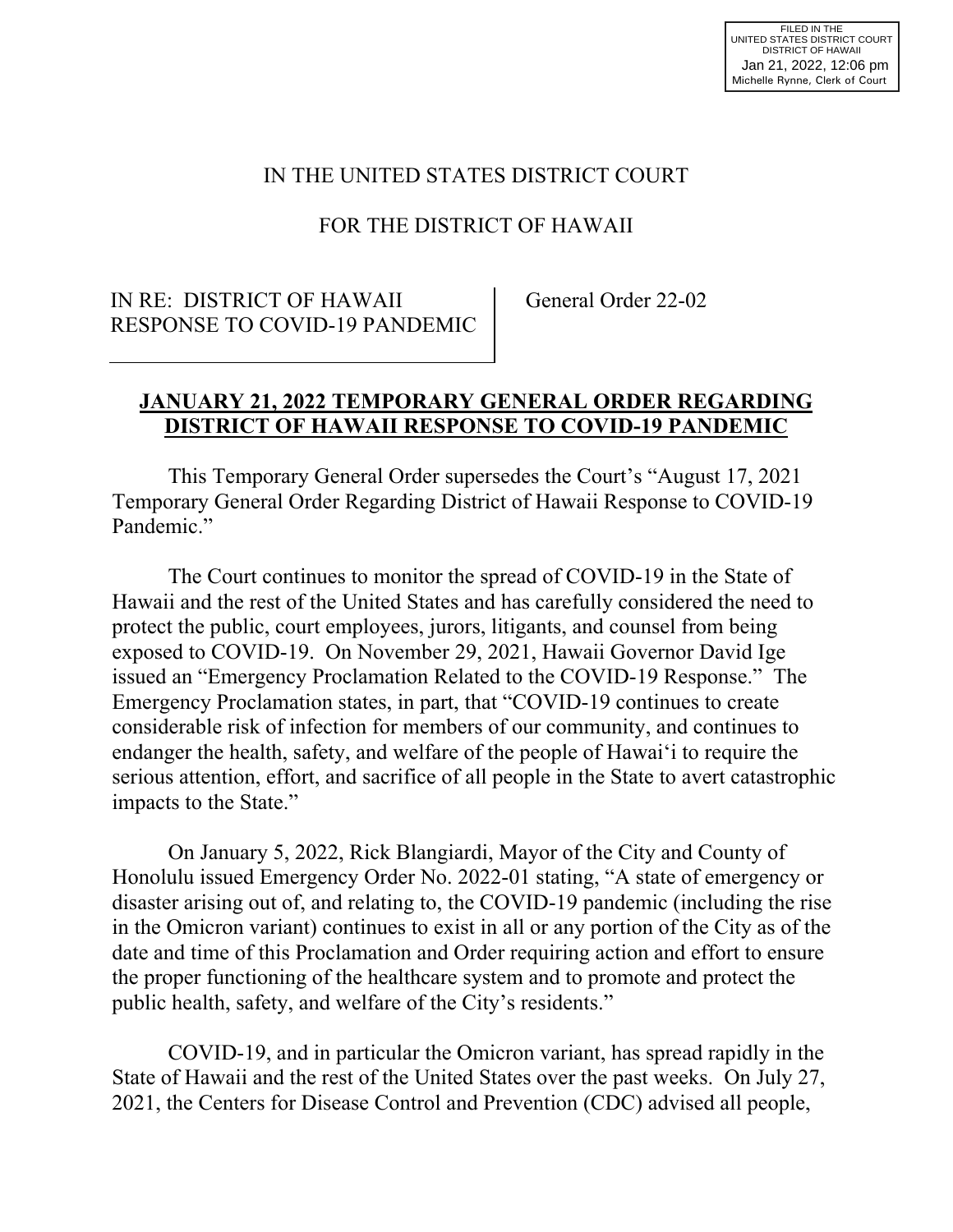regardless of vaccination status, to wear a mask in public indoor settings in areas of "substantial" or "high" transmission.

 Considering the ongoing threat that COVID-19 poses in the State of Hawaii, but also taking into account that a significant portion of the State of Hawaii's population has been fully vaccinated and the need for the court to continue its operations, with the agreement of all the judges of the United States District Court for the District of Hawaii, the Court orders as follows:

## **Mitigation Measures for the Courthouse:**

- The courthouse and the Clerk's Office will be open to the public Monday through Friday, 8:30 am to 4:00 pm, other than on holidays recognized by the Court.
- All persons entering the courthouse, including but not limited to litigants, attorneys, members of the public, media, vendors, and contractors, shall be required to wear a face mask (without valves) that fully covers the nose and mouth while in all public areas of the courthouse. Three exceptions to this rule are:
	- 1) children too young to wear a face mask;
	- 2) those who cannot wear a face mask due to medical necessity may wear a face shield in lieu of a face mask; and
	- 3) a presiding judge may permit specific individuals to forgo wearing a face mask or permit the wearing of a face shield in lieu of a face mask, in that judge's courtroom.
- Anyone seeking entry to the courthouse without a face mask will be provided a free face mask at the courthouse entry. Anyone refusing to wear a face mask (or face shield, if permitted) as required by this Order shall be denied entry, or removed from the courthouse, by the United States Marshals Service.
- Hand sanitizer stations will be made available throughout the courthouse, including immediately upon entry and by all elevators.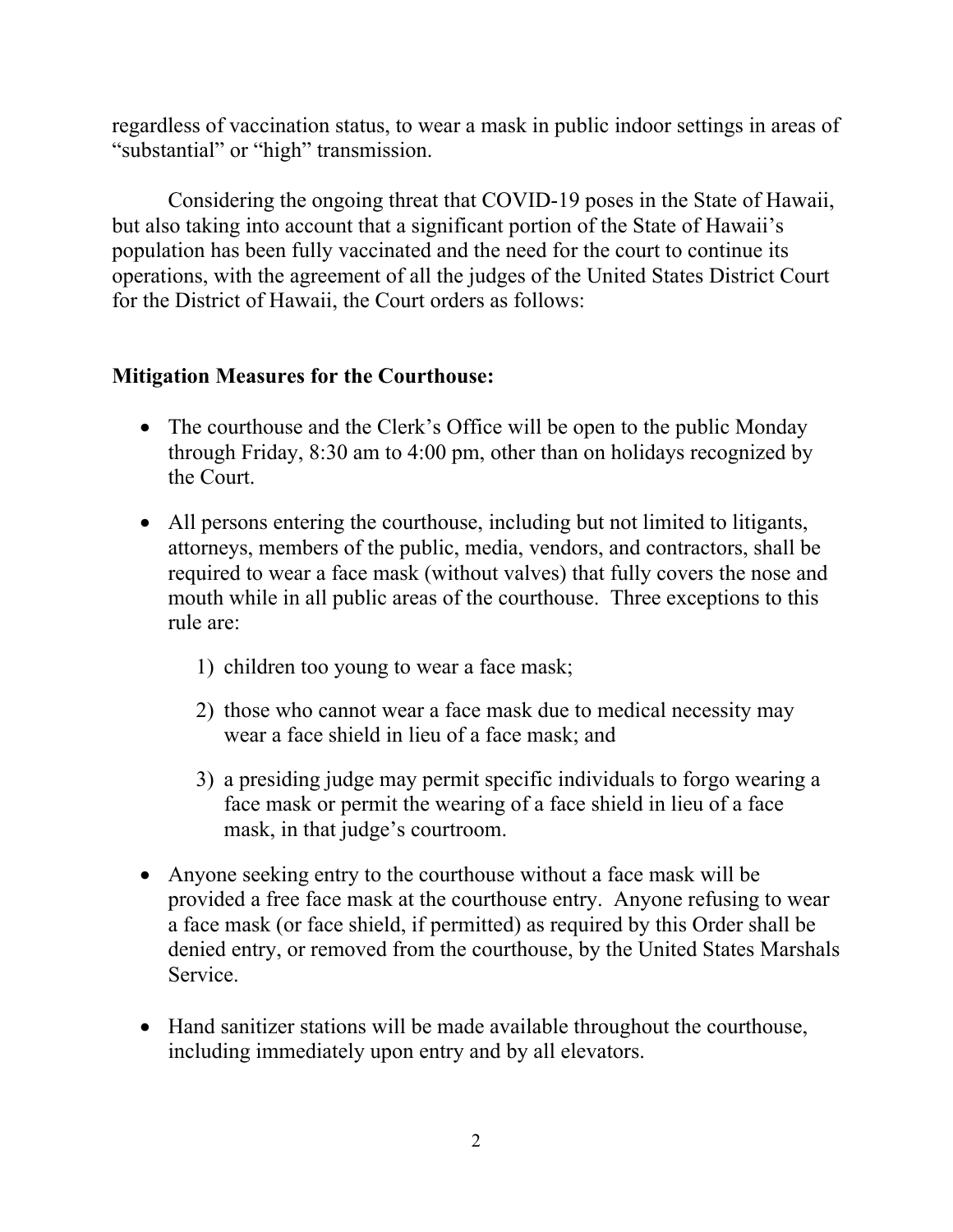- Everyone in public areas of the courthouse will be required to maintain social distancing of at least six feet, unless exempted by the Court or a presiding judge in that judge's courtroom. For instance, while at the entry pavilion or waiting for an elevator, all visitors are required to maintain at least a six-foot distance from the nearest person. The courtrooms will have chairs clearly designated for use that meet the six-foot distancing requirement.
- Entry to the courthouse will be denied to anyone, regardless of vaccination status:
	- 1) who has tested positive for COVID-19, unless asymptomatic for 10 days after receiving the positive test result;
	- 2) who has been in close proximity (within 6 feet for a total of 15 minutes or more over a 24-hour period) to a person known to have COVID-19, unless 10 days have passed since the last contact with the positive individual or the person seeking entry to the courthouse has tested negative for COVID-19 and has been cleared to be in public by a physician;
	- 3) who is living in the same household with a person who has tested positive for COVID-19, unless the person seeking entry has been fully vaccinated and at least 10 days have passed since the household member tested positive;
	- 4) who has symptoms of a COVID-19 infection, including fever, chills, shortness of breath, unexplained coughing, and new loss of taste or smell; or
	- 5) who is required by the State of Hawaii to be in self-quarantine.
- Regardless of vaccination status, any non-courthouse employee planning to enter the courthouse who has been outside of the State of Hawaii during a previous 10-day period is required to provide the Court with written notification that the person intends to enter the courthouse. Notification must be provided as early as possible. This notification requirement includes attorneys (appearing for any purpose) and witnesses and applies regardless of any State of Hawaii quarantine exemption. Attorneys are responsible to provide notification on behalf of witnesses the attorney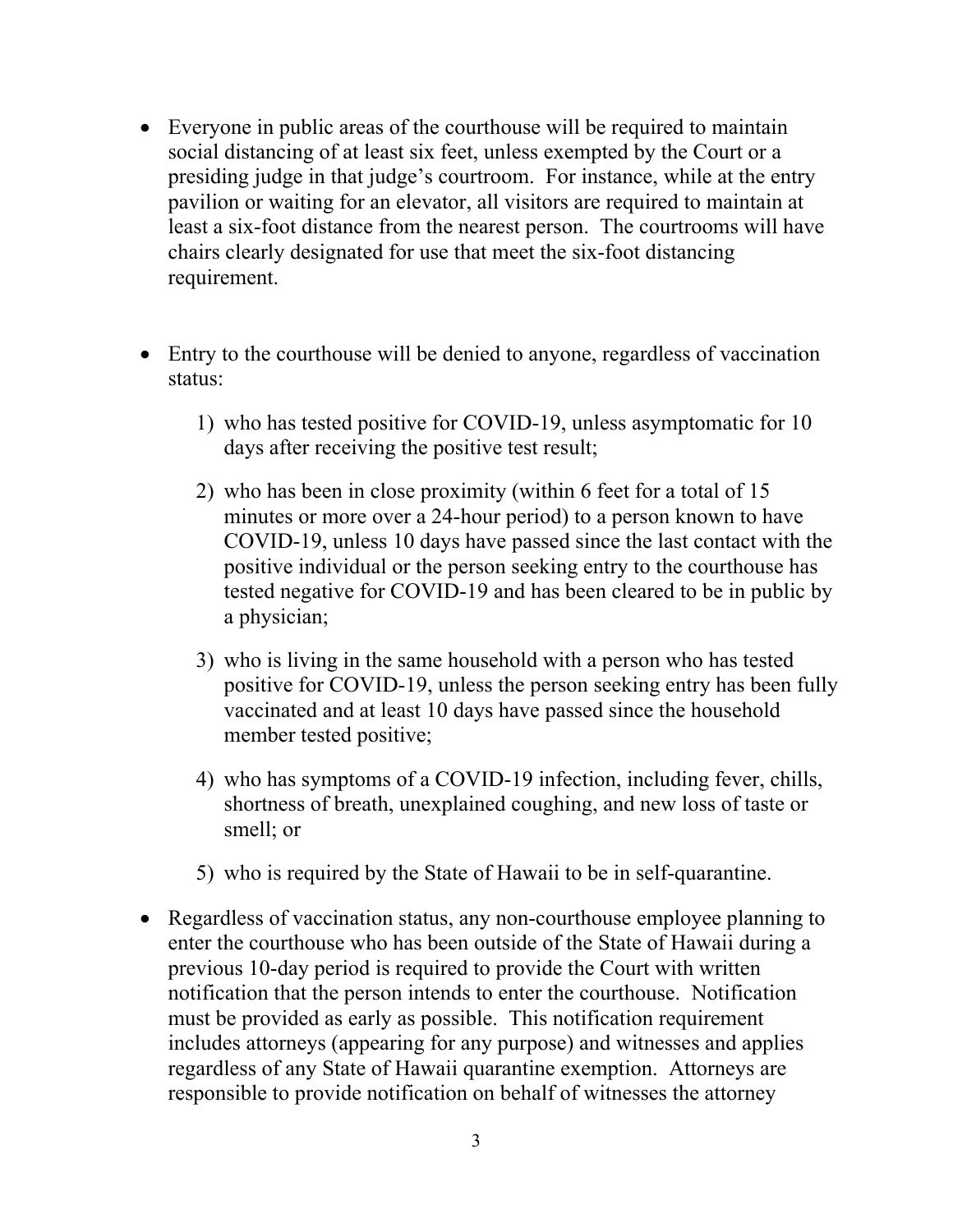intends to bring into the courthouse. Notice must be sent to the orders email address for the presiding judge. *See* https://www.hid.uscourts.gov/contactJudges. If grand jury is being held,

notice regarding any grand jury appearances by an attorney or witness must be sent to Seabright orders@hid.uscourts.gov. Each presiding judge retains the discretion to prohibit entry to any person based on COVID-19 concerns.

## **Non-Jury Proceedings:**

- In order to minimize the risk of COVID-19 transmission, the Court will make efforts to minimize traffic in the courthouse. Each presiding judge will determine whether civil matters, including case management matters, settlement conferences, and hearings, will be taken off calendar pursuant to Local Rule 7.1, or conducted by telephone, Zoom, or in court.
- Each presiding judge will determine how to proceed with non-jury trials.
- At the discretion of the presiding judge, the Court will continue to conduct certain criminal proceedings by telephone or Zoom as permitted by the Court's most current CARES Act Order.
- Certain criminal proceedings that fall outside the Court's most recent CARES Act Order will be conducted in court, if possible.
- If a presiding judge elects to proceed with a hearing by telephone or Zoom, all hearings will be available to members of the public and the media, to the extent permitted and practicable. Specific information will be available on each case's individual docket on PACER, and further instructions can be found on the Court's website. Members of the public and media are strictly prohibited from recording or broadcasting any hearing (whether telephonic or Zoom), in whole or in part, in any fashion. Failure to abide by this restriction may result in sanctions. Further information may be set forth on the Court's website, www.hid.uscourts.gov, and may change from time to time.
- For registered CM/ECF users, filings will be processed in civil and criminal cases via the CM/ECF electronic system, by mail, in person at the Clerk's Office, or through use of the Court's drop box located outside the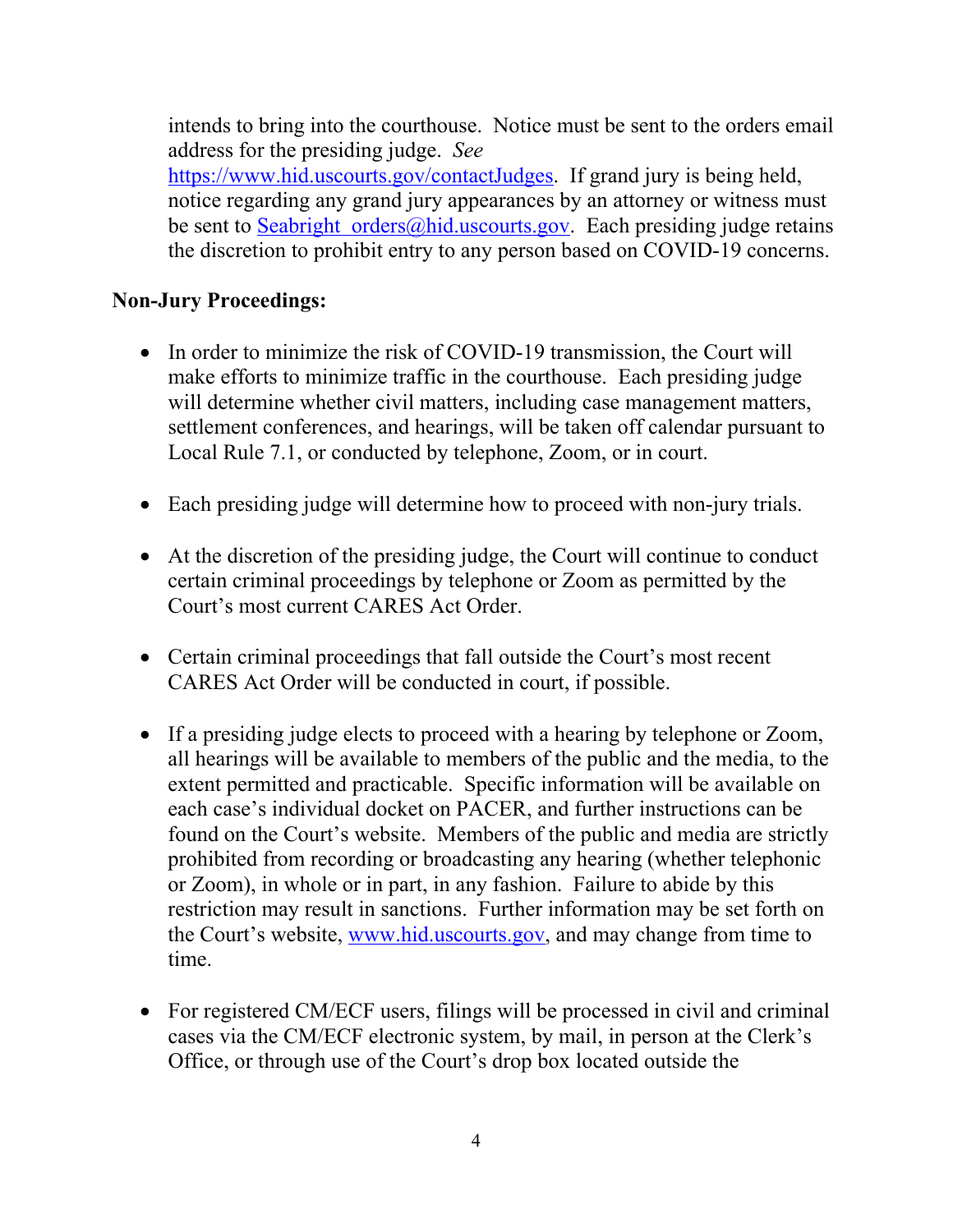courthouse. Sealed matters may be filed by email to the Clerk's Office at clerks orders@hid.uscourts.gov.

- Pro se litigants may file by mail, in person at the Clerk's Office, using the Court's drop box, or by email to the Clerk's Office at hid clerks@hid.uscourts.gov. File-stamped copies will be returned by United States mail or email. Anyone seeking assistance from the Clerk's Office should call (808) 541-1890. Additional procedures for filing court documents can be found on the Court's website at the COVID-19 information page at www.hid.uscourts.gov/covid.
- Parties must provide mandatory chambers copies as required by Local Rule 10.3. Mandatory chambers copies may be mailed as permitted by Local Rule 10.3(c)(2).

# **Jury Proceedings:**

- No civil or criminal jury trials will be held before March 1, 2022.
- The Court understands that the continuance of jury trials has and will continue to cause hardship for all parties. For criminal cases, individual presiding judges will hold trial setting status conferences as required. But before any status conference is held, parties are required to confer to determine if a stipulation can be entered to continue the trial date and toll time under the Speedy Trial Act, which may eliminate the need for a status conference. Each presiding judge will make appropriate findings and enter an order (whether as part of a stipulation or as a standalone order) tolling time under the Speedy Trial Act; that is, each presiding judge will make the individual findings required by the Speedy Trial Act.